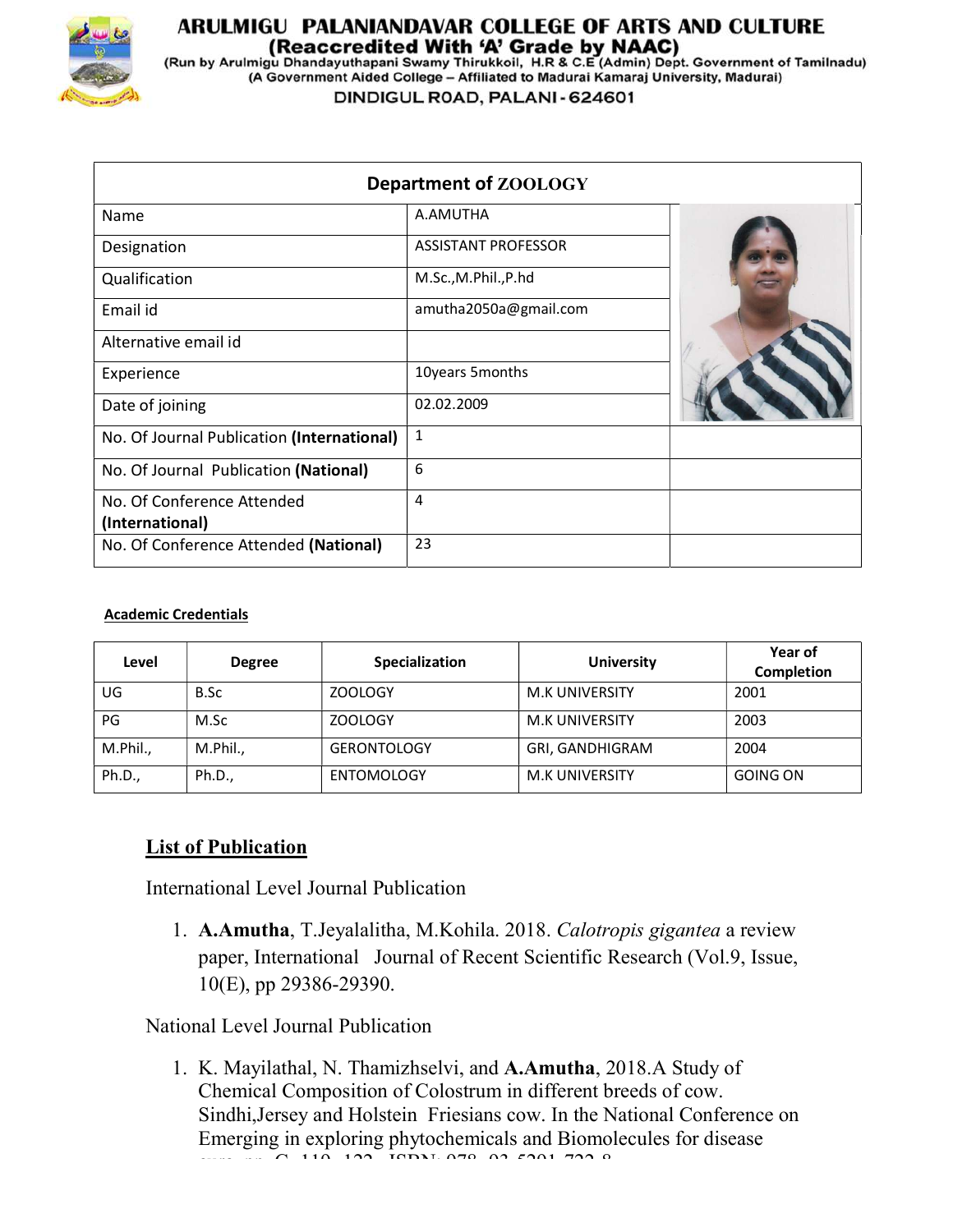- 2. A.Amutha, T.Jeyalalitha, M.Kohila 2019. Preliminary phytocheminal screening of leaf extracts of calotopis gigantean. Proceedings of the National conference on contemporary Environmental Issues and Conservation of South Western Ghats, Proceeding, PP 266-268 : ISBN: 978-93-5346-840-8.
- 3. M.Gangadevi, N.Puvaneshwari, R.V.Kalaimathi, and A.Amutha, 2014. Polycytic Ovary Syndrome: A Common, Reproductive Disorder Necessiating Early Recognition and Treatment. National Conference conducted by Arumugam Pillai Seethai Ammal College, Thirupathur. (ISBN - 978-81-924835-3-5).
- 4. M.Kohila, T.Jeyalalitha, A.Amutha , 2019. Antimalariel plant used by traditional Healers in and around Palani Hills. Proceedings of the National conference on contemporary Environmental Issues and Conservation of South Western Ghats, Proceeding, ISBN: 978-93-5346- 840-8.
- 5. A.Amutha, N.Parameshwari, M.Kohila, 2014, Biological Problems in Aging, National Level seminar on "Recent Trends in Nanobiotechnology, Bioinformatics, Biodiversity, and its conservation and environment impact on Global Warming, Proceeding :ISBN. No: 978- 93-80657-03-5.
- 6. A.Amutha,K.Mayilathal,(2014). Conservation of Non-renewable energy. Published in CSIR Sponsored National Conference -Global Opportunities for Recent Developments in Science and Technology. ISBN : 978-93- 82323-26-6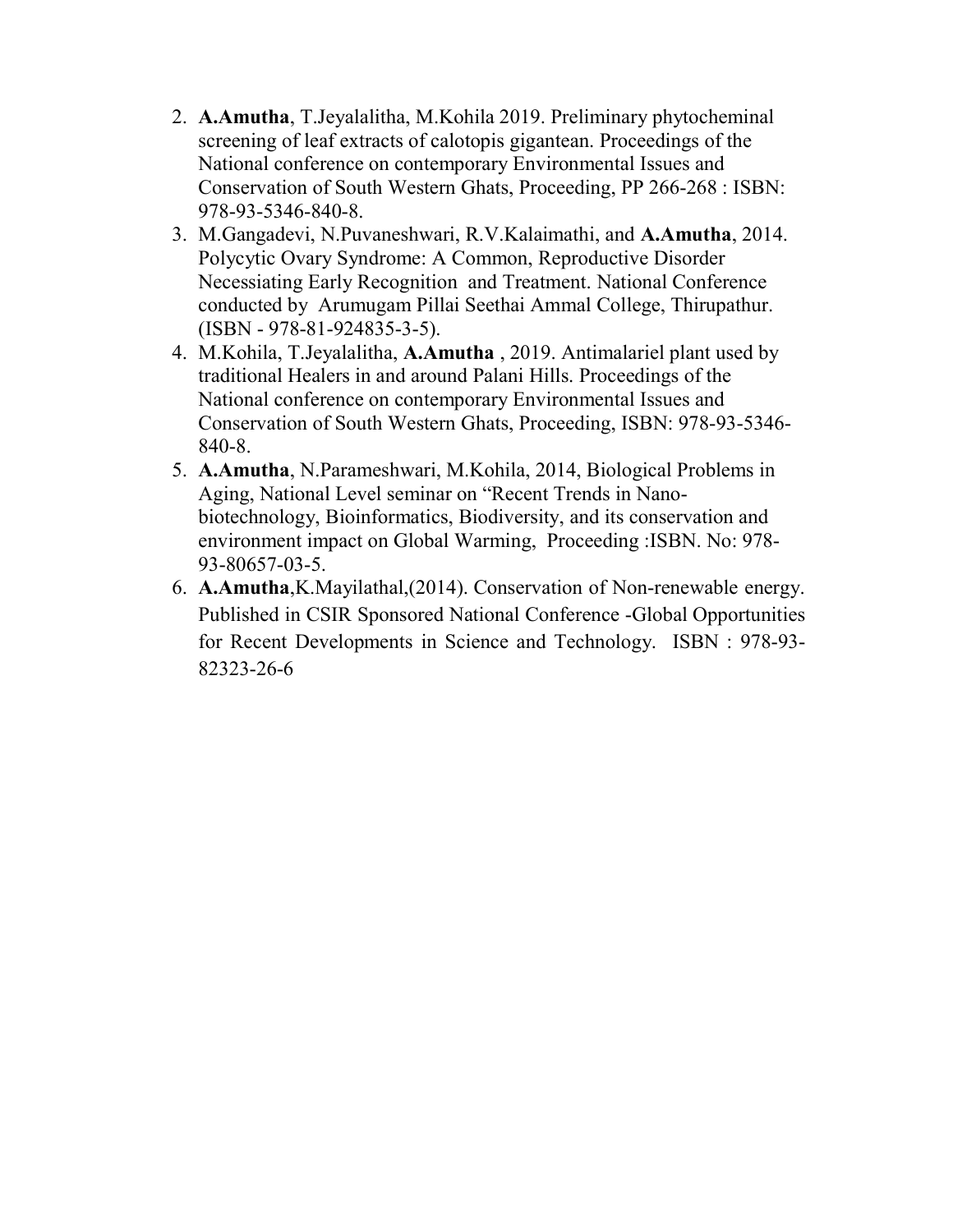## ARULMIGU PALANIANDAVAR COLLEGE OF ARTS AND CULTURE.PALANI. DEPARTMENT OF ZOOLOGY.

| S.N<br>$\bf{0}$ | Name of the Seminar/Conference/<br>Symposia/Workshop etc.                                                | <b>Title</b><br>of<br>the<br>paper                                               | Place                                                                                  | Date                        |
|-----------------|----------------------------------------------------------------------------------------------------------|----------------------------------------------------------------------------------|----------------------------------------------------------------------------------------|-----------------------------|
| $\mathbf{1}$    | Workshop on A Magic tool in<br>Biotechnology                                                             | Attended                                                                         | Department of $ 21.04.2009$<br>PG<br>Zoology,<br>APA<br>college for Women              |                             |
| $\overline{2}$  | Workshop on "Techniques on<br>chromatography and mass spectrometr                                        |                                                                                  | $\overline{\text{of}}$<br>PG Department<br><b>APA</b><br>Zoology,<br>college for Women | 15.04.2009                  |
| 3               | Assignments and Achievements of<br>applied Plant Sciences                                                | Attended                                                                         | Dept. Plant Biology<br>and<br>Plant<br>Biotechnology,<br>Nirmala College for<br>Women  | February-<br>2010           |
| $\overline{4}$  | Biodiversity-Measures forconservation Attended<br>and Management                                         |                                                                                  | Department of<br>Zoology, Jayaraj<br>Annapackiam college<br>for women.                 | 16.12.2010                  |
| 5               | International Conference on Global<br>Competitiveness in<br>Biology,<br>Chemistry and Environment        | Presented a<br>Paper on "Bio<br>indicator in<br>Environmental<br>Health quality" | Memorial<br>Jacob<br>Christian College                                                 | 03:02:2011                  |
| 6               | Emerging Trends in Modern Life<br>science.                                                               | Attended                                                                         | Dept. of Biochemistry<br>and<br>Biotechnology,<br>Sourastra College.                   | 2011.                       |
| $\tau$          | Orientation                                                                                              |                                                                                  | Bharathiar<br>University                                                               | 12:05:2011 to<br>08:06:2011 |
| 8               | International<br>Symposium<br>on<br>Risk<br>Environmental<br>assessment<br>2011                          | Aquaculture<br>and its impacts<br>on the Healthy<br>environment.                 | Dept.of<br>Zoology,<br>Bharathiyar<br>University, CBE.                                 | 17, 18,<br>19<br>Oct-2011   |
| 9               | International<br>Conference<br>on<br>Environment, Genes, Health<br>and<br>Diseases                       | Attended                                                                         | Human Molecular<br>Genetics Lab, Dept.of<br>Zoology, Bharathiyar<br>University, CBE.   | $9, 10 \&$<br>11-12-2011    |
| 10              | Recent trends in Biotechnology $\&$<br><b>Bioinformatics</b>                                             | Attended                                                                         | PG & Dept of<br>Zoology A.P.A<br>College of Arts &<br>Culture, Palani.                 | 30.03.2012                  |
| 11              | Workshop on Recent trends and<br>innovative technologies in Biological<br>sciences for the better future | Attended                                                                         | PG & Research Dept<br>of Botany A.P.A<br>College of Arts &<br>Culture, Palani.         | 15.02.2013                  |
| 12              | Renewable energy and their<br>conservation with special reference to<br>biotecnology                     | Attended                                                                         | PG & Dept of<br>Zoology A.P.A<br>College of Arts &<br>Culture, Palani.                 | 12.03.2013                  |
| 13              | National Seminar on Biodiversity-A<br>perspective for future Era                                         | Effects<br>of<br>Biodiversity on                                                 | PG<br>Department<br>of<br>Zoology,<br><b>APA</b>                                       | 28-01-2014                  |